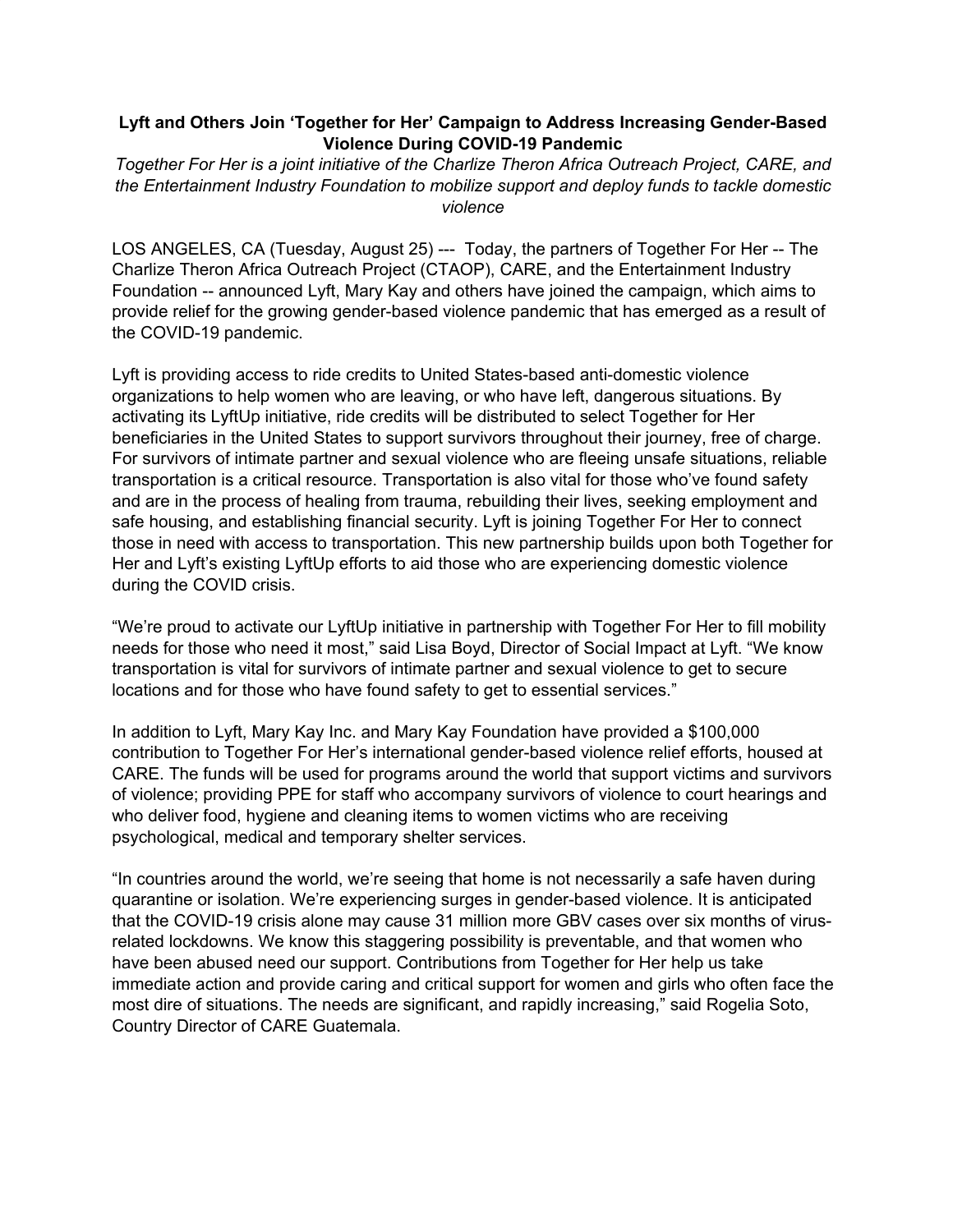Since announcing Together For Her on April 22, CTAOP, CARE and the EIF have called upon other influential women and organizations to join this critical cause to provide safe spaces and lifesaving programs for women in need. More than 50 female role models from across film and entertainment, sports, fashion, and business have pledged a financial gift including Margot Robbie, Alexandra Daddario, Amy Schumer, Bellamy Young, Danai Gurira, Jennifer Garner, Michelle Williams, Octavia Spencer, Penélope Cruz, Viola Davis and more. Male role models have also joined the efforts, including longtime anti-gender based violence advocate Michael Bolton, Joe Torre, Julius Tennon, and Huck Paisley (son of Brad and Kimberly Paisley).

"I am proud to join CARE, the Entertainment Industry Foundation, The Charlize Theron Africa Outreach Project and Lyft in their call to action to stand in solidarity with women and girls around the world affected by gender-based violence" said Alexandra Daddario. "COVID-19 has kept people indoors for the past several months making life much more dangerous for women experiencing domestic abuse. Together for Her will be deploying funds, offering rides, supporting the global response against domestic violence and through our collective voices, we show we are stronger together."

Anyone can contribute to Together For Her by purchasing Together For Her candles from [The](https://www.thelittlemarket.com/pages/together-for-her) [Little Market.](https://www.thelittlemarket.com/pages/together-for-her) The Little Market co-founders, Lauren Conrad and Hannah Skvarla, match the purchase price of each product with a donation to Together for Her.

Additionally, to celebrate the highly anticipated upcoming theatrical release of Wonder Woman 1984, Xbox has created a one-of-a-kind [Wonder Woman Golden Armor Xbox One X Console](https://news.xbox.com/en-us/2020/8/25/wonder-woman-1984-custom-consoles) that will be auctioned off with all proceeds going to Together for Her.

Donations to Together for Her will be directed towards critical services such as safe accommodation/shelter, case management, psycho-social support and counseling, helplines, crisis intervention, sexual and reproductive health services, legal services, community-based prevention and advocacy work to address gender-based violence, and additional support mechanisms for women and children experiencing domestic violence.

The beneficiaries of Lyft's commitment include:

- Family Justice Center (New Orleans)
- Family Rescue (Chicago)
- First Step (Detroit)
- Glendale YWCA (Los Angeles)
- Jenesse Center (Los Angeles)
- New Beginnings (Seattle)
- New Hampshire Coalition Against Domestic and Sexual Violence (New Hampshire)
- Partnership Against Domestic Violence (Atlanta)
- The People Concern Sojourn Women's Shelter (Los Angeles)
- Rainbow Services (San Pedro)
- Safe Connections (St. Louis)
- Safe Horizon (New York)
- Sanctuary for Families (New York)
- Sojourner House (Providence, RI)
- Texas Advocacy Project (Texas)
- Victim Response The Lodge (Miami)